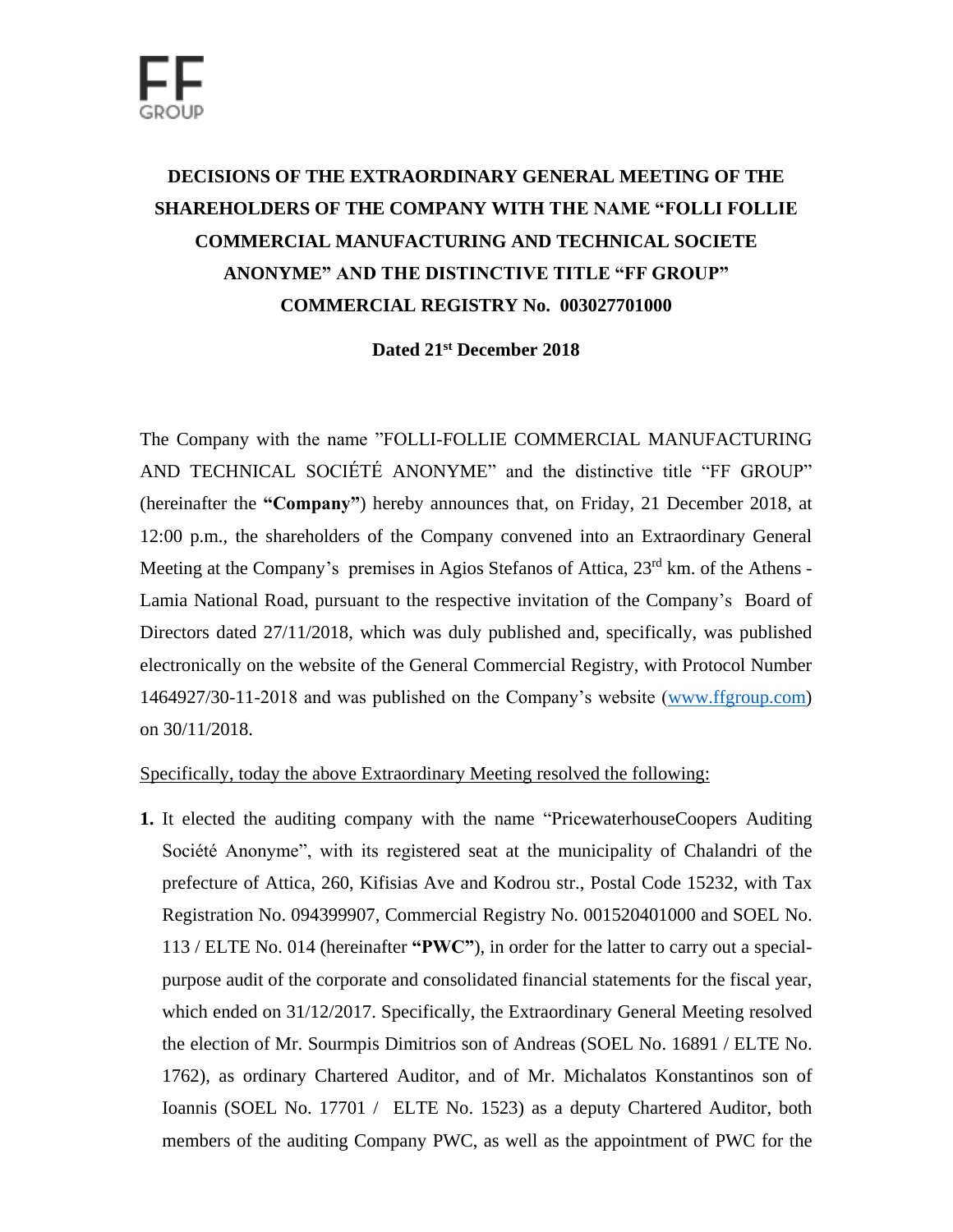carrying out of a special-purpose audit of the corporate and consolidated financial statements for the fiscal year, which ended on 31/12/2017 and set its remuneration for such fiscal year to the amount of 2,670,000.00  $\epsilon$  (two million six hundred and seventy thousand EUR), plus V.A.T.

- **2.** It approved the composition of the below Committees of the Company and the respective Regulations of each Committee, in the context of revising and strengthening the framework of the Corporate Governance:
	- a) Remuneration and Nominations Committee / Regulation of the Remuneration and Nominations Committee
	- b) Audit Committee according to the article 44 of law 4449/2017 / Regulation of the Audit Committee
	- c) Steering Committee
- **3.** It ratified, following the relevant announcement by the Board of Directors, the recent resolutions of the Company's Board of Directors, regarding the recompositions thereof, which took place for the election of new members replacing the resigned members, also ratifying the election of the current Board of Directors of the Company, whose composition is as follows:
- 1. KONSTANTINOS AGGELOPOULOS
- 2. PANAYIOTIS ALEXAKIS
- 3. NARKISOS GEORGIADIS
- 4. PERICLES DONTAS
- 5. NICOLAOS CANELLOPOULOS
- 6. KONSTANTINOS KEFALOGIANNIS
- 7. ANDREAS KOUTOUPIS
- 8. GEORGIOS KOUTSOLIOUTSOS
- 9. GEORGIOS KYRIAKOS
- 10. ILIAS PENTAZOS
- 11. ZHANG HAOLEI